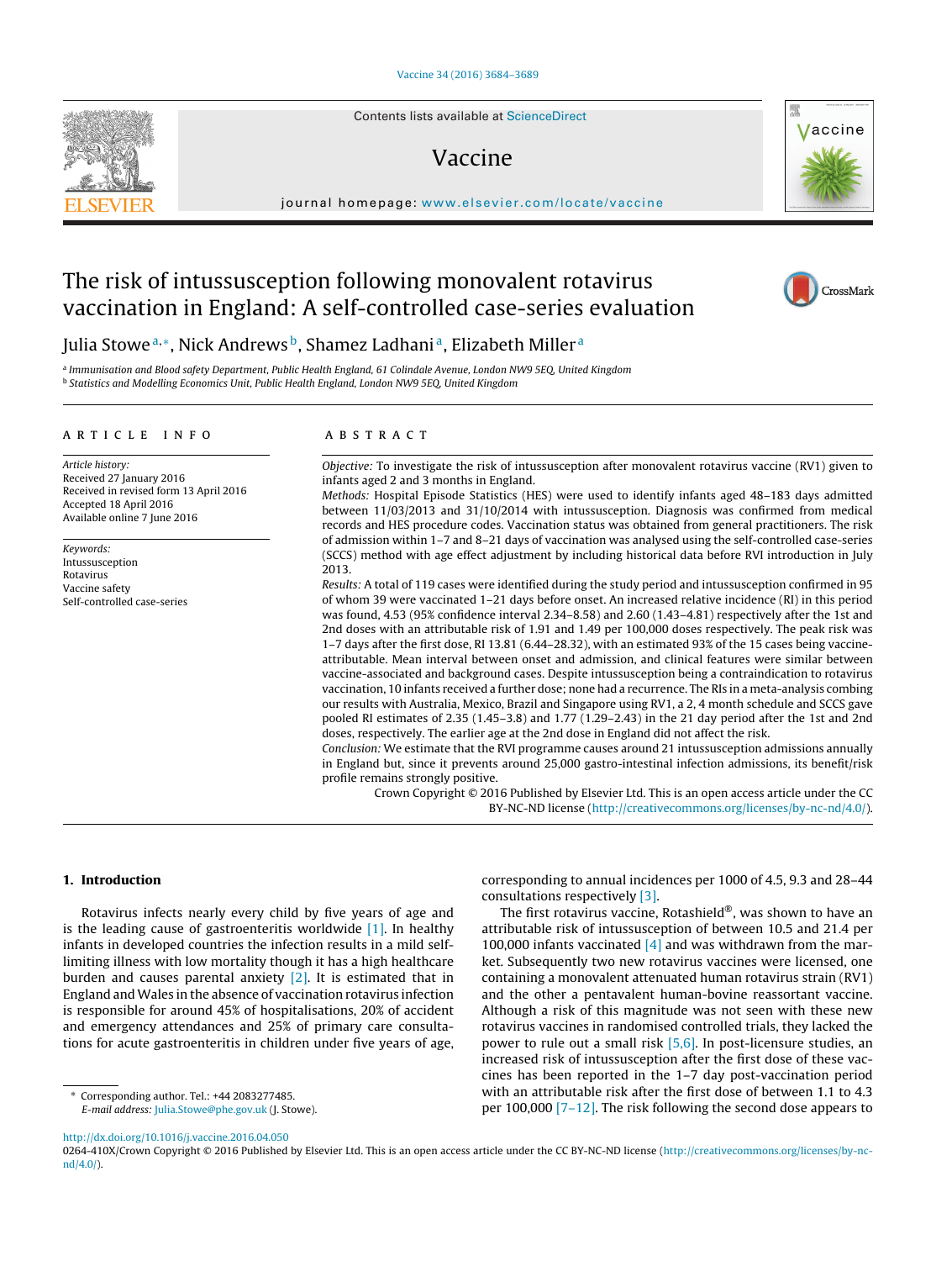be smaller, with most studies not finding a significantly increased risk.

In the United Kingdom (UK) the rotavirus vaccine was first added to the routine vaccination programme in July 2013 using the RV1 vaccine, Rotarix® (GlaxoSmithKline). It is given as a 2 dose schedule at 2 and 3 months with the second dose to be given by 24 weeks of age to avoid coinciding with the peak in the background incidence of intussusception around this time  $[13]$ . Rotarix<sup>®</sup> is contraindicated for infants who have had a prior intussusception episode or an uncorrected congenital malformation of the gastrointestinal tract that would predispose to intussusception. Since its introduction in the UK, the uptake of rotavirus vaccine has been high, with a 77% decline in laboratory-confirmed rotavirus infections and a 26% decline in all-cause acute gastroenteritis-associated hospitali-sations compared with the pre-vaccination era [\[14\].](#page-5-0)

In this study, we investigate whether there is an increased risk of intussusception following either the first or second dose of RV1 vaccine in infants in England. We also examine the timeliness of presentation to hospital which is essential in preventing complications from this rare event.

### **2. Methods**

The Hospital Episode Statistics (HES) [\[15\]](#page-5-0) database was used to identify cases of intussusception in infants eligible to receive at least one dose of rotavirus vaccine from the start of the national programme until 31/10/2014. The HES database contains details of all admissions to National Health Service hospitals in England. Infants aged 42–183 days old at the start of their admission with an ICD-10 code for intussusception in the primary diagnosis field and born from 11/03/2013 were selected as the vaccine was made available to any babies born up to 15 weeks prior to vaccine introduction on 1st July 2013. Office of Population Censuses and Surveys (OPCS) Classification of Interventions and Procedures version 4 codes attached to each admission were also extracted to investigate any procedures or operations during that admission. An admission for intussusception within 3 days of a previous one was treated as the same admission.

As rotavirus vaccine is delivered in primary care, infants' general practitioners were contacted to ascertain whether the vaccine was given and, if so, the date(s). Each case was categorised according to the Brighton Criteria for intussusception which contain 3 levels of diagnostic certainty [\[16\];](#page-5-0) level 1 is the highest level of certainty requiring confirmation by surgical or radiological reduction of the intussusception; level 2 is assigned by the evidence on a number of diagnostic features including intestinal obstruction, intestinal invagination and blood per rectum. Level 3 cases, which comprise those where the diagnostic evidence was less robust, were excluded from the analysis, together with cases for whom clinical information was lacking.

Diagnosis level was assigned without knowledge of vaccination status based on three sources of information; OPCS codes that indicated whether a surgical or radiological procedure was undertaken to reduce the intussusception, any additional information from the GP on treatment and symptoms, validated by a copy of the hospital discharge summary where available, and if no information was available from the HES database or GP,the paediatrician involved in the patient's care was contacted. Information from the GP and the discharge summaries was used to ascertain the date of first symptoms. For the analysis a single event date was determined which was the date of onset identified by the GP or in the hospital letters, or where this information was lacking, the date of hospital admission. Where the onset of symptoms was more than 3 days prior to admission this was only taken as the episode onset if on blinded review the events on this date were clearly part of the intussusception event.

The self-controlled case-series (SCCS) method was used to test the hypothesis of an increased risk of intussusception in three risk periods of 1–7, 8–21 and overall 1–21 days after rotavirus vaccination, where day 0 is the day of vaccination. The SCCS method [\[17\]](#page-5-0) automatically controls for time-invariant confounding and has been used in previous studies investigating vaccine and intussusception [\[7,8,10,18\].](#page-4-0) We used the adaptation of the method developed by Farrington et al. [\[19\]](#page-5-0) because the standard SCCS approach could not be used as intussusception is a contraindication to vaccination, thus violating the assumption that vaccination is not dependent on the occurrence of the event.

Age adjustment was by 2 weekly intervals, but age had a degree of collinearity with vaccine risk periods due to the lack of control person time around the time of vaccination because the doses were only given a month apart and the risk interval was 3 weeks. To address this, a pre-specified additional analysis was planned where five years of historical HES intussusception data from the period prior to vaccine introduction was included to enable better estimates of age effects. For these cases, hospital admission date was used as the index date.

Sample size calculations based on HES incidence data by age indicated that the expected number of cases from a year of followup post-vaccine introduction in the 7 day period after doses one and two was 1.6 and 4.0 respectively. This would enable detection of risks (80% power, 5% significance) of about 5–6 fold after dose 1 and 3–4 fold after dose 2.

The attributable risk was calculated from the relative incidence (RI) estimates. First the attributable fraction (AF) was calculated as (RI-1)/RI for each period after each dose. This was then applied to the cases observed to get an attributable number of cases, and finally this was divided by the estimated number of vaccine doses given to the population from which the cases arose.

To compare cases that were likely to be vaccine-associated with those that were not the features of the cases, including treatment, duration of admission and length of time from symptoms to admission in the 1–7 day risk interval after the first dose were compared to those outside the 1–21 day risk period after either dose. Logistic regression was used to adjust for age when comparing these groups.

A random effects meta-analysis was performed, combining our results with those from four other countries using RV1 and reporting RI estimates by the SCCS method [\[7,8,10,11\].](#page-4-0) Estimates for the 8–21 and 1–21 day post-vaccination risk periods were not reported for every country; however, these could be derived from the reported estimates in other risk periods. Pooled estimates were then obtained for the 1–7, 8–21 and 1–21 day post-vaccination periods using the point estimates and 95%confidence intervals (CIs) from each country. Analysis was carried out using Stata version 13 (StataCorp, College Station, TX).

#### **3. Results**

A total of 590 admissions in the period 1/07/08 to 31/10/2014 were identified from HES, with age at admission from 42 to 183 days and a K561 ICD-10 code for intussusception in the primary diagnosis field. There were 471 episodes in the 5 years prior to vaccine introduction with a date of birth before 11/03/2013 (age distribution shown in [Fig.](#page-2-0) 1), and 119 with a date of birth after 10/03/2013 and, therefore, eligible for vaccination. Of the 119 episodes in the vaccine-eligible period, 90 were confirmed as Brighton level 1 after review and five as Brighton level 2. Of the remaining 29, one episode was assigned level 3, eight did not fit the criteria for intussusception and, for the remaining 15, the relevant information could not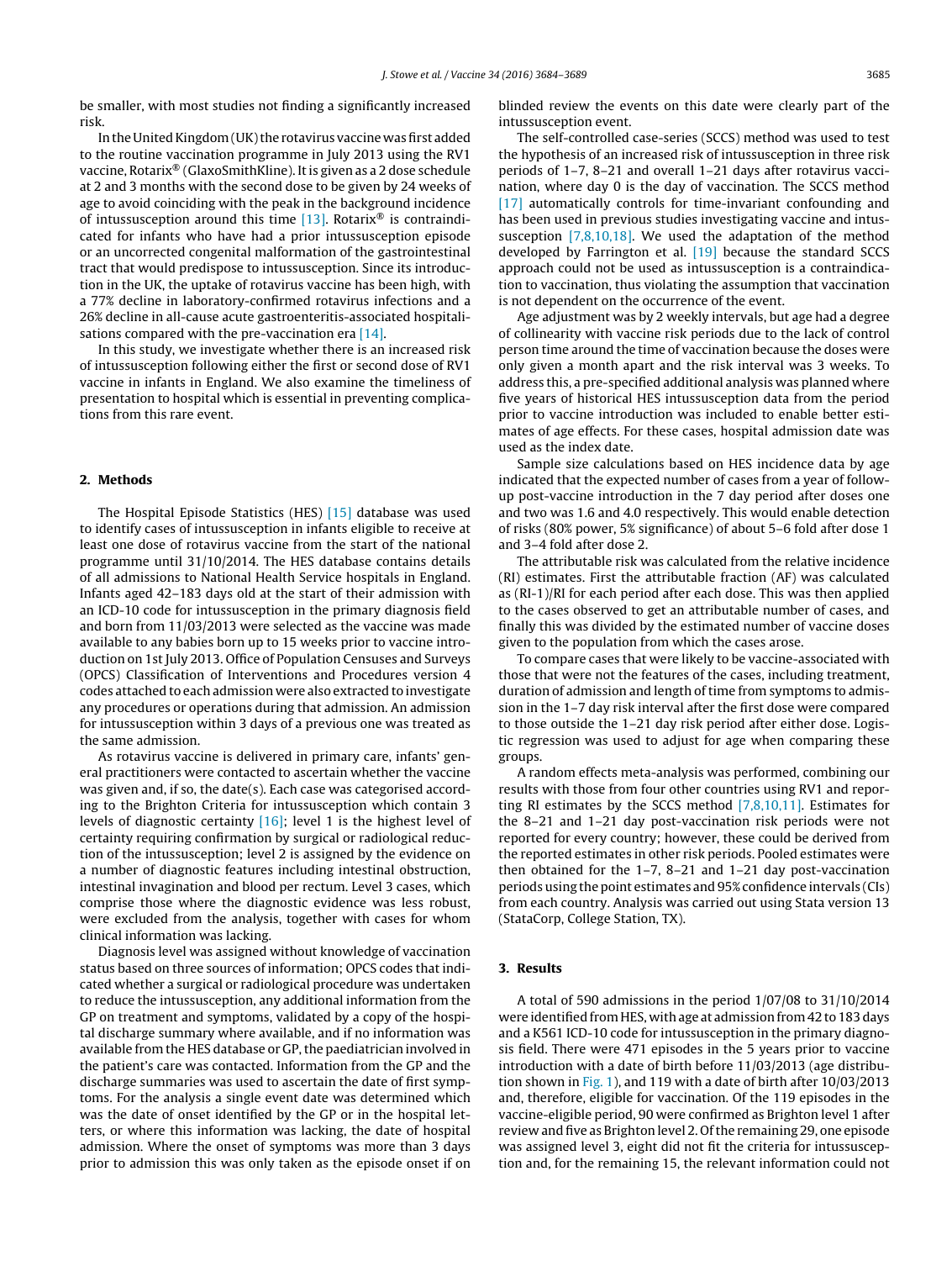# <span id="page-2-0"></span>**Table 1**

| Description of the 95 Brighton level 1 and 2 intussusception cases included in the risk analysis, that are in the risk period 1–21 days after dose 1 or 2 of rotavirus vaccine. |  |  |
|---------------------------------------------------------------------------------------------------------------------------------------------------------------------------------|--|--|
|                                                                                                                                                                                 |  |  |

| Variable               | Level          | Count of cases in risk period | Count of cases outside the risk period | Total count (%)       |
|------------------------|----------------|-------------------------------|----------------------------------------|-----------------------|
| Sex                    | Male           | 29                            | 37                                     | 66(69%)               |
|                        | Female         | 10                            | 19                                     | 29(31%)               |
| Radiological reduction | No             | 17                            | 26                                     | 43 (45%)              |
|                        | Yes            | 22                            | 30                                     | 52 (55%)              |
| Surgery                | No             | 23                            | 34                                     | 57 (60%)              |
|                        | Yes            | 16                            | 22                                     | 38 (40%)              |
| Brighton               |                | 38                            | 52                                     | 90(95%)               |
|                        | $\overline{2}$ | 1                             | 4                                      | 5(5%)                 |
| Vaccine doses          | $\mathbf{0}$   | $\bf{0}$                      | 13                                     | 13(14%)               |
|                        |                | 12                            | 7                                      | 19 <sup>a</sup> (20%) |
|                        | $\overline{2}$ | 27                            | 36                                     | 63 <sup>b</sup> (66%) |
| Age                    | $6w-9w/6d$     | 10                            | 4                                      | 14(15%)               |
|                        | $10w-13w/6d$   | 11                            | 8                                      | 19(20%)               |
|                        | 14w-17w/6d     | 15                            | 12                                     | 27 (28%)              |
|                        | $18w-21w/6d$   | 2                             | 16                                     | 18(19%)               |
|                        | $22w-26w/1d$   |                               | 16                                     | 17(18%)               |

1 individual had onset before vaccination.

**b** 12 individuals had onset before vaccination (2 before first dose, 10 between doses).



**Fig. 1.** Age distribution of the historic cases.

be traced. Copies of medical discharge summaries and letters were available for 72 of the 95 level 1 and 2 cases (76%). Of the 95 cases, 66 (69%) were in males with an age range of 6–26 weeks (Table 1).

Overall there were 20 intussusception events 1–21 days after dose one and 19 events in the same period after dose two [\(Table](#page-3-0) 2 and Fig. 2). After the first dose, 15 of the 20 cases occurred in the 1–7 day period, with the interval between vaccination and onset of symptoms ranging from 4 to 6 days. After the second dose, there were 5 cases in the 1–7 day post-vaccination risk period and 14 in the 8–21 day risk period. A significantly increased risk was seen in the overall 1–21 day period post-vaccination for both the first and second dose of rotavirus vaccine (RI, 4.53; 95% CI, 2.34–8.58, and RI, 2.60; 95% CI, 1.43–4.81, respectively) [\(Table](#page-3-0) 2). When this postvaccination risk period was spilt into 1–7 days and 8–21 days, the RI in the period 1–7 days after the first dose and 8–21 days after the second dose remained significantly elevated [\(Table](#page-3-0) 2). When the cases born before 11/03/2013 were included, the age effects were better specified which improved precision of the vaccine risks. The model incorporating the historic data also happened to give a lower background incidence in the younger age groups than the model without these data which led to higher relative incidence estimates for the vaccine risk periods ([Table](#page-3-0) 2).

Using the model with the historical age data, the attributable fractions for days 1–7 and 8–21 after doses one and two were 93%, 37%, 55% and 64%, respectively, and the estimated number of vaccine-attributable cases 13.91, 1.86, 2.73 and 8.94 respectively. Based on dose one and two national vaccine coverage of 93.3% and 88.3% [\[20\]](#page-5-0) and an England population estimate for infants under



**Fig. 2.** Distribution of intussusception events 4 weeks before to 10 weeks after monovalent rotavirus vaccine doses 1 and 2.

1 year of age of 664,517  $\left[21\right]$  and 1 year 4 months follow-up, the number of first and second doses given were around 826,659 and 782,358, respectively. The attributable risk in the 1–21 day period after dose one was, therefore, 15.77/826,659 (1.91 per 100,000 doses) and 11.67/782,358 (1.49 per 100,000 doses) after dose two. For the 1–7 day period after dose one only, the attributable risk is 1.68 per 100,000 doses.

Fifty-two (55%) of the 95 cases had their intussusception reduced radiologically, 38 (40%) underwent surgery and 5 had no intervention. In the 15 infants with intussusception in the 1–7 days after the first dose, 8 (53%) had radiological reduction and 7 (47%)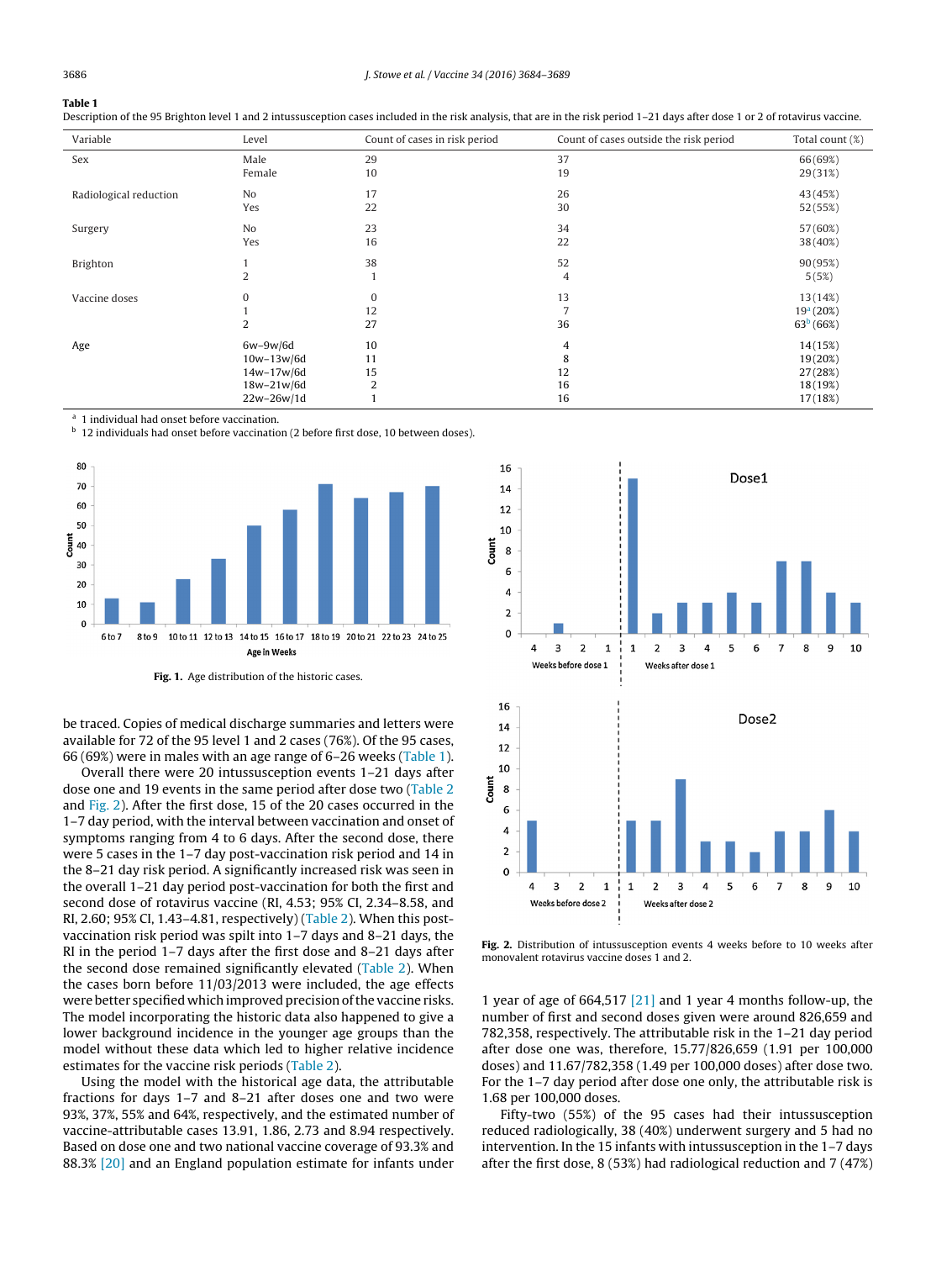<span id="page-3-0"></span>

| . . | $\sim$ |
|-----|--------|
|-----|--------|

Relative incidence of intussusception in risk periods after first and second monovalent rotavirus vaccine doses.

| Historical cases for age effect | Dose | Risk period (days) | Cases in risk period | RI(95% CI <sup>a</sup> ) |
|---------------------------------|------|--------------------|----------------------|--------------------------|
| Yes                             |      | $1 - 7$            | 15                   | 13.81 (6.44-28.32)       |
|                                 |      | $8 - 21$           |                      | $1.59(0.34 - 3.75)$      |
|                                 |      | $1 - 21$           | 20                   | $4.53(2.34 - 8.58)$      |
|                                 |      | $1 - 7$            |                      | $2.20(0.50 - 5.02)$      |
|                                 |      | $8 - 21$           | 14                   | $2.77(1.36 - 5.32)$      |
|                                 |      | $1 - 21$           | 19                   | $2.60(1.43 - 4.81)$      |
| No                              |      | $1 - 7$            | 15                   | 8.50 (3.27-28.75)        |
|                                 |      | $8 - 21$           |                      | $1.18(0.28 - 3.99)$      |
|                                 |      | $1 - 21$           | 20                   | $3.13(1.34 - 7.57)$      |
|                                 |      | $1 - 7$            |                      | $1.74(0.37 - 5.16)$      |
|                                 |      | $8 - 21$           | 14                   | $2.74(1.22 - 5.89)$      |
|                                 |      | $1 - 21$           | 19                   | $2.41(1.15 - 5.59)$      |

<sup>a</sup> Percentile bootstrap ( $n = 1000$ ) 95% confidence intervals.

#### **Table 3**

Features of the intussusception admissions in infants in the 1–7 day post first dose risk period compared to those outside vaccine risk periods.

| Feature                                              | 1–7 days post first dose $n/N$ (%) | Out of risk period-baseline $n/N$ (%) | Odds ratio (95%CI) <sup>a</sup> |  |
|------------------------------------------------------|------------------------------------|---------------------------------------|---------------------------------|--|
| <b>Treatment</b>                                     |                                    |                                       |                                 |  |
| Radiological                                         | 8/15(53.3%)                        | 30/56 (53.6%)                         | $0.96(0.24 - 3.91)$             |  |
| Surgical                                             | 7/15(46.7%)                        | 22/56 (39.3%)                         | $1.58(0.38 - 6.59)$             |  |
| Days from onset to admission                         |                                    |                                       |                                 |  |
| Same day                                             | 5/15(33.3%)                        | 29/56 (51.8%)                         | $1.04(0.24 - 4.60)$             |  |
| Mean (range) in days                                 | $0.71(0-4)$                        | $0.77(0-4)$                           |                                 |  |
| Duration of admission                                |                                    |                                       |                                 |  |
| $0-1$ days                                           | $9/15(60.0\%)$                     | 32/56 (57.1%)                         | $0.44(0.11 - 1.85)$             |  |
| Mean (range) in days                                 | $0.33(0-8)$                        | $0.50(0-12)$                          |                                 |  |
| Gender                                               |                                    |                                       |                                 |  |
| Male                                                 | 10/15 (66.7%)                      | 37/56 (66.1%)                         | $0.54(0.11 - 2.58)$             |  |
| <sup>a</sup> Odds ratio adjusted for in age in days. |                                    |                                       |                                 |  |

<sup>b</sup> Not within 1–21 days of dose 1 or 2.

#### **Table 4**

Meta-analysis of results from four countries using monovalent rotavirus vaccine: relative incidence and 95% confidence intervals.

| Country             | Period post dose 1   |                       |                       | Period post dose 2   |                       |                       |
|---------------------|----------------------|-----------------------|-----------------------|----------------------|-----------------------|-----------------------|
|                     | 1–7 days             | $8-21$ days           | $1-21$ days           | $1-7$ days           | $8-21$ days           | $1-21$ days           |
| Australia           | $6.76(2.40-19.01)$   | $3.45(1.33 - 8.94)$   | $4.55(2.21-9.38)^a$   | $2.84(1.10-7.34)$    | $2.11(0.97 - 4.62)$   | $2.35(1.28 - 4.33)^a$ |
| Mexico              | $5,30(3,00-9,30)$    | $0.99(0.52-1.91)^{b}$ | $2.43(1.51-3.90)^a$   | $1.80(0.90 - 3.80)$  | $2.20(1.40-3.45)^{b}$ | $2.07(1.41 - 3.04)^a$ |
| Singapore           | $8.36(2.42 - 28.96)$ | $0.10(0.01-10.0)^c$   | $2.85(1.13 - 7.19)^a$ | $3.09(0.41 - 12.37)$ | $1.54(0.20 - 11.69)$  | $2.06(0.47 - 8.94)^a$ |
| Brazil              | $1.10(0.30-3.30)$    | $0.51(0.20-1.33)^{b}$ | $0.71(0.33 - 1.50)^a$ | $2.60(1.30 - 5.20)$  | $1.12(0.65-1.93)^{b}$ | $1.61(1.05 - 2.48)^a$ |
| Mexico $(2)$        | $6.49(4.17-10.09)^d$ | $1.08(0.90-1.30)^d$   | $1.75(1.24 - 2.48)^d$ | $1.29(0.80-2.11)^d$  | $1.00(0.84 - 1.20)^d$ | $1.06(0.75 - 1.48)^d$ |
| England             | 13.81 (6.44–28.32)   | $1.59(0.34-3.75)$     | $4.53(2.34 - 8.58)$   | $2,20(0.50-5.02)$    | $2.77(1.36-5.32)$     | $2.60(1.43 - 4.81)$   |
| Pooled <sup>e</sup> | $6.03(3.61 - 10.07)$ | $1.13(0.71-1.79)$     | $2.35(1.45-3.80)$     | $1.83(1.35-2.50)$    | $1.61(1.04-2.47)$     | $1.77(1.29 - 2.43)$   |

<sup>a</sup> Estimated from combining published 1–7 and 8–21 day period risks.

<sup>b</sup> Estimated from combining published 8–14 and 15–21 day period risks.

 $\epsilon$  Actually zero events in this period, RI of 0.1 with wide 95% CI used.

 $d$  Estimates are for 0–6, 7–30 and 0–30 days with 7–30 estimated by subtraction of 0–6 from 0 to 30 estimates.

<sup>e</sup> Pooled using random effects method of DerSimonian and Laird (Metan command in stata) due to heterogeneity between countries for some periods.

needed surgical intervention, which was similar to the management of cases outside the vaccine risk periods (Table 3). In the period the vaccine was given and in the 5 years prior to the vaccine's introduction there were no intussusception admissions in which an infant died.

The interval from onset of symptoms to admission ranged from 0 to 4 days. Five of the 15 (33.3%) infants with onset in the 1–7 day risk window after the first dose were admitted on the same day as their symptoms started compared to 29 of the 56 (51.8%) of those outside the vaccine risk periods, although this difference was not statistically significant (Table 3), and not different when adjusting for age. The duration of the admission ranged from 0 to 12 days and was similar in infants with onset shortly after the first dose and those outside the vaccine risk periods (Table 3), and nonsignificantly lower when adjusting for age.

Although rotavirus vaccine is contraindicated for children with a previous intussusception, 3 infants had an admission for intussusception in the 2 months before receiving their first dose of rotavirus vaccine and 10 children went on to have their second dose after confirmed intussusception following the first dose. No repeat episodes of intussusception were recorded in the HES data.

The pooled results for the meta-analysis showed a significantly increased RI after dose one and dose two 21 days after vaccination (Table 4). A significantly increased RI was also seen following dose one and two in the 1–7 day post-vaccination period and also post dose two in the 8–21 day period.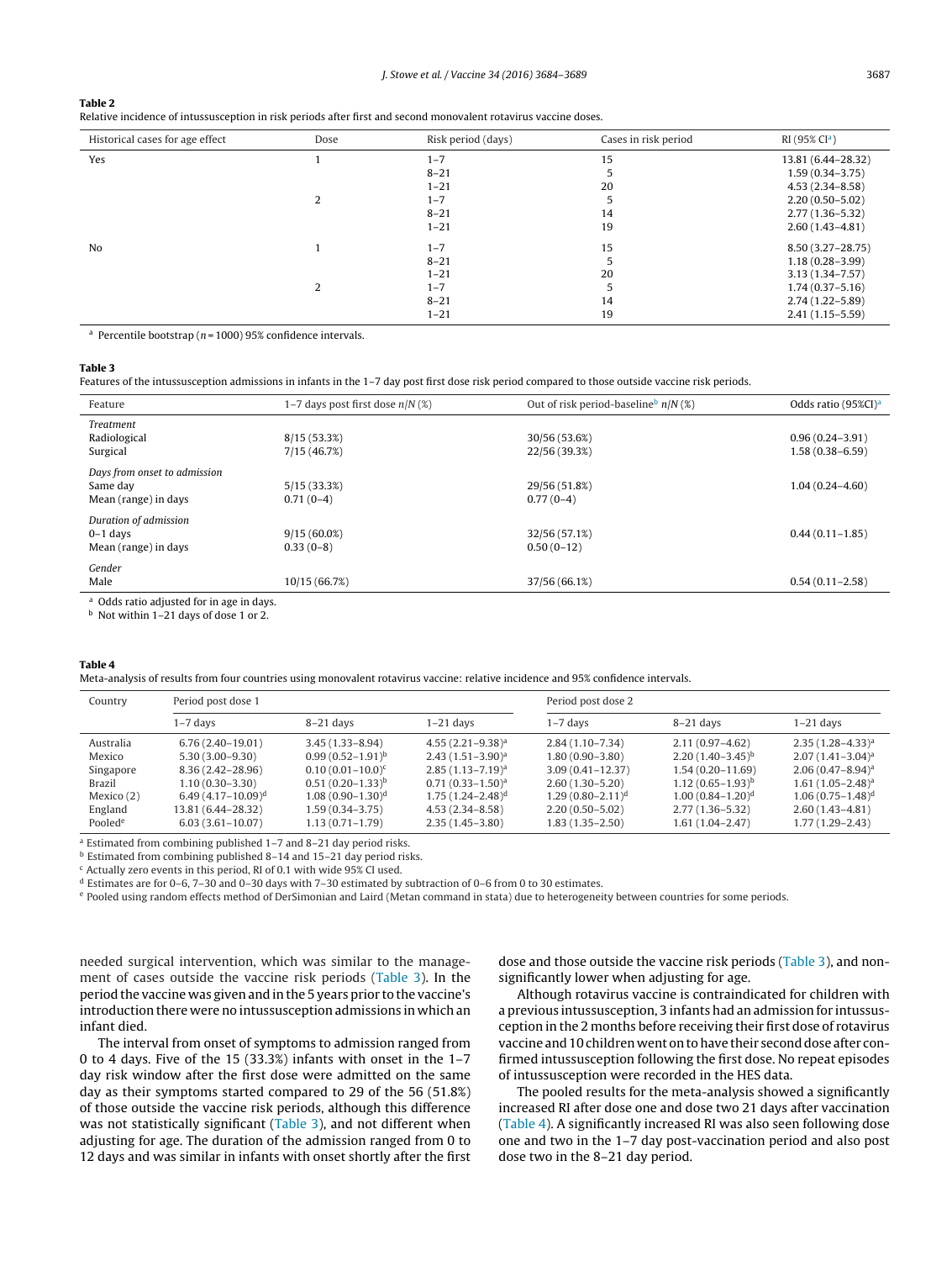#### <span id="page-4-0"></span>**4. Discussion**

This is the first study of the risk of intussusception after rotavirus vaccine to be reported from the European region and the first using a schedule in which the second dose is given at 3 months of age. Our relative risk estimate of 13.81 (6.44–28.32) for the 1–7 day period after the first dose of RV1 is somewhat higher than those obtained for RVI using the SCCS method in Mexico, Australia and Singapore ([Table](#page-3-0) 4). This may reflect the use of symptom onset in our analysis rather than the later admission date as used by others; had admission date been used instead of onset date for the 15 cases in the 1–7 day period after the first dose, 5 would have been assigned to the 8–21 day risk period, thus decreasing the RI in this earlier interval. Our RI estimate for the 1–7 day period after dose two was within the range reported by the other three countries, indicating that the earlier age at administration of the second dose in England, which is closer to that in countries using the Expanded Programme on Immunisation schedule recommended by the World Health Organisation, is unlikely to influence the vaccine-associated risk of intussusception. When pooling results across the six studies there was an approximate three-fold increased risk 1–21 days after the first dose and two-fold increased risk after the second dose. The characteristics of the cases in the 1–7 day period after the first dose in our study (where we estimated that 93% were vaccineattributable) were similar to those outside the vaccine risk period, confirming the findings from Singapore [10].

We also found a significantly elevated risk in the 8-21 day period after the second dose but not after the first. The results of the other three SCCS studies for this post-vaccination period were mixed, although the pooled estimate was consistent with our findings. The RI for this period will be affected by whether symptom onset or hospital admission date is used in the analysis, as with the 1-7 day period, though in the opposite direction. Using the overall RI for the 1–21 period should capture all vaccine-attributable cases and, in the meta-analysis, significantly elevated RI estimates for the 1–21 day period were found after both the first and second doses; in our study in England this gave AR estimates of 1.91 and 1.49 per 100,000 doses respectively.

In the UK, the risk of intussusception after rotavirus vaccine is explicit in written guidance provided to healthcare professionals administering the vaccine and parents are told to be aware of abdominal pain, vomiting and redcurrant jelly stools and to contact a doctor immediately to ensure rapid treatment [\[22\].](#page-5-0) In April 2015, two deaths from intussusception temporally related to rotavirus vaccination were reported in France in infants who did not receive timely medical care  $[23]$ . This led the World Health Organisation Global Advisory Committee on Vaccine Safety to publish a statement underlining the importance of close monitoring of infants after vaccination and the need for prompt medical care for infants with suspected intussusception at any time [\[24\].](#page-5-0) In our study, the interval between symptom onset and admission was short (mean <1 day) and similar in cases with a close temporal association with vaccination and those outside the post-vaccination risk period. However, the causal association with vaccination may not be recognised as there was absence of any mention of the vaccination in the medical records in all but one case. This case was one of 10 infants who received a second dose despite confirmed intussusception episode after their first dose. Although none of these infants had a repeat episode following their second dose, greater awareness of the contraindications to vaccination and of the vaccine-associated risk is needed.

This study uses routinely collected hospital data which has the potential for inaccuracy in the diagnostic coding. While we minimised misdiagnoses by excluding cases with insufficient information to confirm the diagnosis according to the Brighton Collaboration criteria, this may have resulted in exclusion of true

cases. Furthermore, a recent study found that only 86% of intussusception cases reported to the British Paediatric Surveillance Unit had a HES admission with an intussusception code [\[25\].](#page-5-0) Both of these factors would lead to an underestimate of the attributable risk though not the RI estimates, assuming that missed cases were randomly distributed in relation to the timing of vaccination.

The 2–3 fold elevated risk of intussusception after a first and second dose of RV1 demonstrated by our study, would result in an estimated 21 additional intussusception cases each year in England. This number needs to be compared with the 25,000 annual admissions for an acute gastrointestinal infection that the rotavirus vaccine programme has prevented  $[14]$ . The benefit/risk profile of the programme is therefore still strongly positive [\[26\].](#page-5-0) It is however unclear whether the increased risk of intussusception in the post-vaccination period translates into a sustained increase in the absolute risk of an intussusception episode in the first year of life or whether, as suggested by ecological studies, this overall risk remains unchanged [\[27\].](#page-5-0) If so this would suggest that the vaccine acts as a trigger for an event that would anyway occur albeit later. Surveillance of intussusception in infants eligible to receive rotavirus vaccine in England will be continued in order to evaluate the overall ecological impact of the vaccination programme on this rare event.

Conflict of interest: None declared.

#### **References**

- [1] [Parashar](http://refhub.elsevier.com/S0264-410X(16)30204-3/sbref0140) [UD,](http://refhub.elsevier.com/S0264-410X(16)30204-3/sbref0140) [Hummelman](http://refhub.elsevier.com/S0264-410X(16)30204-3/sbref0140) [EG,](http://refhub.elsevier.com/S0264-410X(16)30204-3/sbref0140) [Bresee](http://refhub.elsevier.com/S0264-410X(16)30204-3/sbref0140) [JS,](http://refhub.elsevier.com/S0264-410X(16)30204-3/sbref0140) [Miller](http://refhub.elsevier.com/S0264-410X(16)30204-3/sbref0140) [MA,](http://refhub.elsevier.com/S0264-410X(16)30204-3/sbref0140) [Glass](http://refhub.elsevier.com/S0264-410X(16)30204-3/sbref0140) [RI.](http://refhub.elsevier.com/S0264-410X(16)30204-3/sbref0140) [Global](http://refhub.elsevier.com/S0264-410X(16)30204-3/sbref0140) [illness](http://refhub.elsevier.com/S0264-410X(16)30204-3/sbref0140) [and](http://refhub.elsevier.com/S0264-410X(16)30204-3/sbref0140) [deaths](http://refhub.elsevier.com/S0264-410X(16)30204-3/sbref0140) [caused](http://refhub.elsevier.com/S0264-410X(16)30204-3/sbref0140) [by](http://refhub.elsevier.com/S0264-410X(16)30204-3/sbref0140) [rotavirus](http://refhub.elsevier.com/S0264-410X(16)30204-3/sbref0140) [disease](http://refhub.elsevier.com/S0264-410X(16)30204-3/sbref0140) [in](http://refhub.elsevier.com/S0264-410X(16)30204-3/sbref0140) [children.](http://refhub.elsevier.com/S0264-410X(16)30204-3/sbref0140) [Emerg](http://refhub.elsevier.com/S0264-410X(16)30204-3/sbref0140) [Infect](http://refhub.elsevier.com/S0264-410X(16)30204-3/sbref0140) [Dis](http://refhub.elsevier.com/S0264-410X(16)30204-3/sbref0140) [2003;9\(May](http://refhub.elsevier.com/S0264-410X(16)30204-3/sbref0140) [\(5\)\):565–72.](http://refhub.elsevier.com/S0264-410X(16)30204-3/sbref0140)
- [2] Diez Domingo J, Patrzalek M, Cantarutti L, Arnould B, Meunier J, Soriano-Gabarro M, et al. The impact of childhood acute rotavirus gastroenteritis on the parents' quality of life: prospective observational study in European primary care medical practices. BMC Pediatr 2012;12(May):58, [http://dx.doi.org/10.1186/1471-2431-12-58](dx.doi.org/10.1186/1471-2431-12-58).
- [3] [Harris](http://refhub.elsevier.com/S0264-410X(16)30204-3/sbref0150) [JP,](http://refhub.elsevier.com/S0264-410X(16)30204-3/sbref0150) [Jit](http://refhub.elsevier.com/S0264-410X(16)30204-3/sbref0150) [M,](http://refhub.elsevier.com/S0264-410X(16)30204-3/sbref0150) [Cooper](http://refhub.elsevier.com/S0264-410X(16)30204-3/sbref0150) [D,](http://refhub.elsevier.com/S0264-410X(16)30204-3/sbref0150) [Edmunds](http://refhub.elsevier.com/S0264-410X(16)30204-3/sbref0150) [WJ.](http://refhub.elsevier.com/S0264-410X(16)30204-3/sbref0150) [Evaluating](http://refhub.elsevier.com/S0264-410X(16)30204-3/sbref0150) [rotavirus](http://refhub.elsevier.com/S0264-410X(16)30204-3/sbref0150) [vaccination](http://refhub.elsevier.com/S0264-410X(16)30204-3/sbref0150) [in](http://refhub.elsevier.com/S0264-410X(16)30204-3/sbref0150) [England](http://refhub.elsevier.com/S0264-410X(16)30204-3/sbref0150) [and](http://refhub.elsevier.com/S0264-410X(16)30204-3/sbref0150) [Wales.](http://refhub.elsevier.com/S0264-410X(16)30204-3/sbref0150) [Part](http://refhub.elsevier.com/S0264-410X(16)30204-3/sbref0150) [I.](http://refhub.elsevier.com/S0264-410X(16)30204-3/sbref0150) [Estimating](http://refhub.elsevier.com/S0264-410X(16)30204-3/sbref0150) [the](http://refhub.elsevier.com/S0264-410X(16)30204-3/sbref0150) [burden](http://refhub.elsevier.com/S0264-410X(16)30204-3/sbref0150) [of](http://refhub.elsevier.com/S0264-410X(16)30204-3/sbref0150) [disease.](http://refhub.elsevier.com/S0264-410X(16)30204-3/sbref0150) [Vaccine](http://refhub.elsevier.com/S0264-410X(16)30204-3/sbref0150) [2007;25\(May](http://refhub.elsevier.com/S0264-410X(16)30204-3/sbref0150) [\(20\)\):3962–70.](http://refhub.elsevier.com/S0264-410X(16)30204-3/sbref0150)
- [4] [Murphy](http://refhub.elsevier.com/S0264-410X(16)30204-3/sbref0155) [TV,](http://refhub.elsevier.com/S0264-410X(16)30204-3/sbref0155) [Gargiullo](http://refhub.elsevier.com/S0264-410X(16)30204-3/sbref0155) [PM,](http://refhub.elsevier.com/S0264-410X(16)30204-3/sbref0155) [Massoudi](http://refhub.elsevier.com/S0264-410X(16)30204-3/sbref0155) [MS,](http://refhub.elsevier.com/S0264-410X(16)30204-3/sbref0155) [Nelson](http://refhub.elsevier.com/S0264-410X(16)30204-3/sbref0155) [DB,](http://refhub.elsevier.com/S0264-410X(16)30204-3/sbref0155) [Jumaan](http://refhub.elsevier.com/S0264-410X(16)30204-3/sbref0155) [AO,](http://refhub.elsevier.com/S0264-410X(16)30204-3/sbref0155) [Okoro](http://refhub.elsevier.com/S0264-410X(16)30204-3/sbref0155) [CA,](http://refhub.elsevier.com/S0264-410X(16)30204-3/sbref0155) [et](http://refhub.elsevier.com/S0264-410X(16)30204-3/sbref0155) [al.](http://refhub.elsevier.com/S0264-410X(16)30204-3/sbref0155) [Intussusception](http://refhub.elsevier.com/S0264-410X(16)30204-3/sbref0155) [among](http://refhub.elsevier.com/S0264-410X(16)30204-3/sbref0155) [infants](http://refhub.elsevier.com/S0264-410X(16)30204-3/sbref0155) [given](http://refhub.elsevier.com/S0264-410X(16)30204-3/sbref0155) [an](http://refhub.elsevier.com/S0264-410X(16)30204-3/sbref0155) [oral](http://refhub.elsevier.com/S0264-410X(16)30204-3/sbref0155) [rotavirus](http://refhub.elsevier.com/S0264-410X(16)30204-3/sbref0155) [vaccine.](http://refhub.elsevier.com/S0264-410X(16)30204-3/sbref0155) [N](http://refhub.elsevier.com/S0264-410X(16)30204-3/sbref0155) [Engl](http://refhub.elsevier.com/S0264-410X(16)30204-3/sbref0155) [J](http://refhub.elsevier.com/S0264-410X(16)30204-3/sbref0155) [Med](http://refhub.elsevier.com/S0264-410X(16)30204-3/sbref0155) [2001;344\(February](http://refhub.elsevier.com/S0264-410X(16)30204-3/sbref0155) [\(8\)\):564–72.](http://refhub.elsevier.com/S0264-410X(16)30204-3/sbref0155)
- [5] [Vesikari](http://refhub.elsevier.com/S0264-410X(16)30204-3/sbref0160) [T,](http://refhub.elsevier.com/S0264-410X(16)30204-3/sbref0160) [Matson](http://refhub.elsevier.com/S0264-410X(16)30204-3/sbref0160) [DO,](http://refhub.elsevier.com/S0264-410X(16)30204-3/sbref0160) [Dennehy](http://refhub.elsevier.com/S0264-410X(16)30204-3/sbref0160) [P,](http://refhub.elsevier.com/S0264-410X(16)30204-3/sbref0160) [Van](http://refhub.elsevier.com/S0264-410X(16)30204-3/sbref0160) [Damme](http://refhub.elsevier.com/S0264-410X(16)30204-3/sbref0160) [P,](http://refhub.elsevier.com/S0264-410X(16)30204-3/sbref0160) [Santosham](http://refhub.elsevier.com/S0264-410X(16)30204-3/sbref0160) [M,](http://refhub.elsevier.com/S0264-410X(16)30204-3/sbref0160) [Rodriguez](http://refhub.elsevier.com/S0264-410X(16)30204-3/sbref0160) [Z,](http://refhub.elsevier.com/S0264-410X(16)30204-3/sbref0160) [et](http://refhub.elsevier.com/S0264-410X(16)30204-3/sbref0160) [al.](http://refhub.elsevier.com/S0264-410X(16)30204-3/sbref0160) [Safety](http://refhub.elsevier.com/S0264-410X(16)30204-3/sbref0160) [and](http://refhub.elsevier.com/S0264-410X(16)30204-3/sbref0160) [efficacy](http://refhub.elsevier.com/S0264-410X(16)30204-3/sbref0160) [of](http://refhub.elsevier.com/S0264-410X(16)30204-3/sbref0160) [a](http://refhub.elsevier.com/S0264-410X(16)30204-3/sbref0160) [pentavalent](http://refhub.elsevier.com/S0264-410X(16)30204-3/sbref0160) [human-bovine](http://refhub.elsevier.com/S0264-410X(16)30204-3/sbref0160) [\(WC3\)](http://refhub.elsevier.com/S0264-410X(16)30204-3/sbref0160) [reassortant](http://refhub.elsevier.com/S0264-410X(16)30204-3/sbref0160) [rotavirus](http://refhub.elsevier.com/S0264-410X(16)30204-3/sbref0160) [vaccine.](http://refhub.elsevier.com/S0264-410X(16)30204-3/sbref0160) [N](http://refhub.elsevier.com/S0264-410X(16)30204-3/sbref0160) [Engl](http://refhub.elsevier.com/S0264-410X(16)30204-3/sbref0160) [J](http://refhub.elsevier.com/S0264-410X(16)30204-3/sbref0160) [Med](http://refhub.elsevier.com/S0264-410X(16)30204-3/sbref0160) [2006;354\(January](http://refhub.elsevier.com/S0264-410X(16)30204-3/sbref0160) [\(1\)\):23–33.](http://refhub.elsevier.com/S0264-410X(16)30204-3/sbref0160)
- [6] [Ruiz-Palacios](http://refhub.elsevier.com/S0264-410X(16)30204-3/sbref0165) [GM,](http://refhub.elsevier.com/S0264-410X(16)30204-3/sbref0165) [Pérez-Schael](http://refhub.elsevier.com/S0264-410X(16)30204-3/sbref0165) [I,](http://refhub.elsevier.com/S0264-410X(16)30204-3/sbref0165) [Velázquez](http://refhub.elsevier.com/S0264-410X(16)30204-3/sbref0165) [FR,](http://refhub.elsevier.com/S0264-410X(16)30204-3/sbref0165) [Abate](http://refhub.elsevier.com/S0264-410X(16)30204-3/sbref0165) [H,](http://refhub.elsevier.com/S0264-410X(16)30204-3/sbref0165) [Breuer](http://refhub.elsevier.com/S0264-410X(16)30204-3/sbref0165) [T,](http://refhub.elsevier.com/S0264-410X(16)30204-3/sbref0165) [Clemens](http://refhub.elsevier.com/S0264-410X(16)30204-3/sbref0165) [SC,](http://refhub.elsevier.com/S0264-410X(16)30204-3/sbref0165) [et](http://refhub.elsevier.com/S0264-410X(16)30204-3/sbref0165) [al.](http://refhub.elsevier.com/S0264-410X(16)30204-3/sbref0165) [Safety](http://refhub.elsevier.com/S0264-410X(16)30204-3/sbref0165) [and](http://refhub.elsevier.com/S0264-410X(16)30204-3/sbref0165) [efficacy](http://refhub.elsevier.com/S0264-410X(16)30204-3/sbref0165) [of](http://refhub.elsevier.com/S0264-410X(16)30204-3/sbref0165) [an](http://refhub.elsevier.com/S0264-410X(16)30204-3/sbref0165) [attenuated](http://refhub.elsevier.com/S0264-410X(16)30204-3/sbref0165) [vaccine](http://refhub.elsevier.com/S0264-410X(16)30204-3/sbref0165) [against](http://refhub.elsevier.com/S0264-410X(16)30204-3/sbref0165) [severe](http://refhub.elsevier.com/S0264-410X(16)30204-3/sbref0165) [rotavirus](http://refhub.elsevier.com/S0264-410X(16)30204-3/sbref0165) [gastroenteritis.](http://refhub.elsevier.com/S0264-410X(16)30204-3/sbref0165) [N](http://refhub.elsevier.com/S0264-410X(16)30204-3/sbref0165) [Engl](http://refhub.elsevier.com/S0264-410X(16)30204-3/sbref0165) [J](http://refhub.elsevier.com/S0264-410X(16)30204-3/sbref0165) [Med](http://refhub.elsevier.com/S0264-410X(16)30204-3/sbref0165) [2006;354\(1\):11–22.](http://refhub.elsevier.com/S0264-410X(16)30204-3/sbref0165)
- [7] Patel MM, López-Collada VR, Bulhões MM, De Oliveira LH, Bautista Márquez A, Flannery B, et al. Intussusception risk and health benefits of rotavirus vaccination in Mexico and Brazil. N Engl J Med 2011;364(June (24)):2283–92, [http://dx.doi.org/10.1056/NEJMoa1012952](dx.doi.org/10.1056/NEJMoa1012952).
- [8] Carlin JB, Macartney K, Lee KJ, Quinn HE, Buttery J, Lopert R, et al. Intussusception risk and disease prevention associated with rotavirus vaccines in Australia's national immunisation program. Clin Infect Dis 2013;57(November (10)):1427–34, [http://dx.doi.org/10.1093/cid/cit520](dx.doi.org/10.1093/cid/cit520).
- [9] Yih WK, Lieu TA, Kulldorff M, Martin D, McMahill-Walraven CN, Platt R, et al. Intussusception risk after rotavirus vaccination in U.S. infants. N Engl J Med 2014;370:503–12, [http://dx.doi.org/10.1056/NEJMoa1303164.](dx.doi.org/10.1056/NEJMoa1303164) PMID: 24422676.
- [10] Yung CF, Chan SP, Soh S, Tan A, Thoon KC. Intussusception and monovalent rotavirus vaccination in Singapore: self-controlled case series and risk-benefit study. J Pediatr 2015;167(July (1)):163-8.e1, [http://dx.doi.org/10.1016/j.jpeds.2015.03.038](dx.doi.org/10.1016/j.jpeds.2015.03.038).
- [11] [Velázquez](http://refhub.elsevier.com/S0264-410X(16)30204-3/sbref0190) [FR,](http://refhub.elsevier.com/S0264-410X(16)30204-3/sbref0190) [Colindres](http://refhub.elsevier.com/S0264-410X(16)30204-3/sbref0190) [RE,](http://refhub.elsevier.com/S0264-410X(16)30204-3/sbref0190) [Grajales](http://refhub.elsevier.com/S0264-410X(16)30204-3/sbref0190) [C,](http://refhub.elsevier.com/S0264-410X(16)30204-3/sbref0190) [Hernández](http://refhub.elsevier.com/S0264-410X(16)30204-3/sbref0190) [MT,](http://refhub.elsevier.com/S0264-410X(16)30204-3/sbref0190) [Mercadillo](http://refhub.elsevier.com/S0264-410X(16)30204-3/sbref0190) [MG,](http://refhub.elsevier.com/S0264-410X(16)30204-3/sbref0190) [Torres](http://refhub.elsevier.com/S0264-410X(16)30204-3/sbref0190) [FJ,](http://refhub.elsevier.com/S0264-410X(16)30204-3/sbref0190) [et](http://refhub.elsevier.com/S0264-410X(16)30204-3/sbref0190) [al.](http://refhub.elsevier.com/S0264-410X(16)30204-3/sbref0190) [Postmarketing](http://refhub.elsevier.com/S0264-410X(16)30204-3/sbref0190) [surveillance](http://refhub.elsevier.com/S0264-410X(16)30204-3/sbref0190) [of](http://refhub.elsevier.com/S0264-410X(16)30204-3/sbref0190) [intussusception](http://refhub.elsevier.com/S0264-410X(16)30204-3/sbref0190) [following](http://refhub.elsevier.com/S0264-410X(16)30204-3/sbref0190) [mass](http://refhub.elsevier.com/S0264-410X(16)30204-3/sbref0190) [intro](http://refhub.elsevier.com/S0264-410X(16)30204-3/sbref0190)[duction](http://refhub.elsevier.com/S0264-410X(16)30204-3/sbref0190) [of](http://refhub.elsevier.com/S0264-410X(16)30204-3/sbref0190) [the](http://refhub.elsevier.com/S0264-410X(16)30204-3/sbref0190) [attenuated](http://refhub.elsevier.com/S0264-410X(16)30204-3/sbref0190) [human](http://refhub.elsevier.com/S0264-410X(16)30204-3/sbref0190) [rotavirus](http://refhub.elsevier.com/S0264-410X(16)30204-3/sbref0190) [vaccine](http://refhub.elsevier.com/S0264-410X(16)30204-3/sbref0190) [in](http://refhub.elsevier.com/S0264-410X(16)30204-3/sbref0190) [Mexico.](http://refhub.elsevier.com/S0264-410X(16)30204-3/sbref0190) [Pediatr](http://refhub.elsevier.com/S0264-410X(16)30204-3/sbref0190) [Infect](http://refhub.elsevier.com/S0264-410X(16)30204-3/sbref0190) [Dis](http://refhub.elsevier.com/S0264-410X(16)30204-3/sbref0190) [J](http://refhub.elsevier.com/S0264-410X(16)30204-3/sbref0190) [2012;31:736–44.](http://refhub.elsevier.com/S0264-410X(16)30204-3/sbref0190)
- [12] Weintraub ES, Baggs J, Duffy J, Vellozzi C, Belongia EA, Irving S, et al. Risk of intussusception after monovalent rotavirus vaccination. N Engl J Med 2014;370(February):513–9, [http://dx.doi.org/10.1056/NEJMoa1311738](dx.doi.org/10.1056/NEJMoa1311738).
- [13] Samad L, Marven S, El Bashir H, Sutcliffe AG, Cameron JC, Lynn R, et al. Prospective surveillance study of the management of intussusception in UK and Irish infants. Br J Surg 2012;99(March (3)):411–5, [http://dx.doi.org/10.1002/bjs.7821.](dx.doi.org/10.1002/bjs.7821)